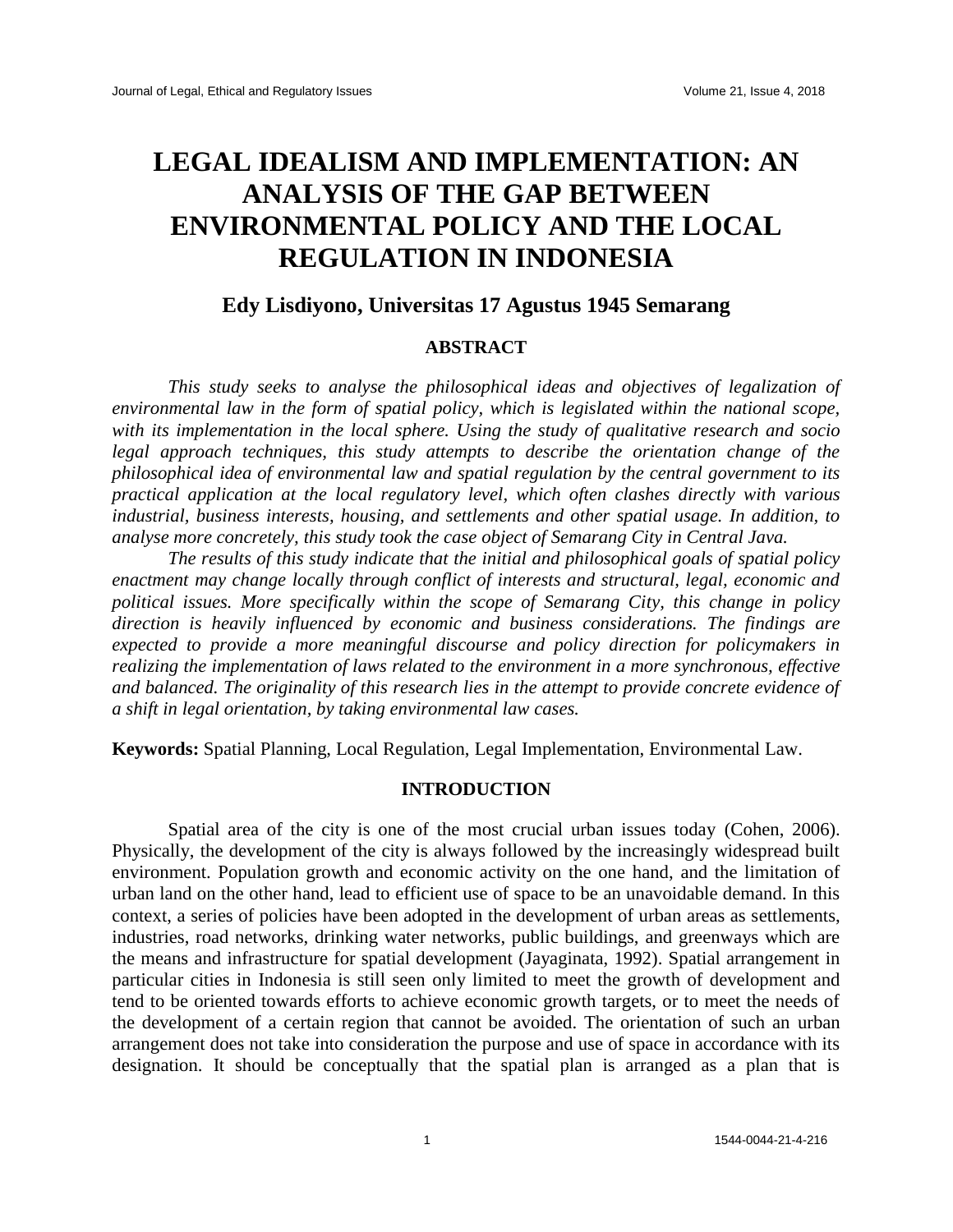comprehensively integrated by analysing all aspects and factors of development and development of the city in an integrated sequence of policy descriptions and steps that are fundamental with data and maps (McCall, 2003). As mandated by Article 33 Paragraph (3) of the 1945 Constitution states that "*earth, water and natural resources contained therein are controlled by the State and used for the greatest prosperity of the people.*" This state right is further regulated in various laws and government regulations. The provisions of the aforementioned article have been described in Act No. 24 of 1992 concerning Spatial Planning which has given the basic principles of spatial arrangement nationally. This law asserts as in Article 2 that:

"*Spatial arrangement is based on the principles of utilization of space for all interests in an integrated, effective, effective, balanced, sustainable, transparent, fair and legal manner*."

In connection with this as the implementation of Law No. 24 of 1992 The Government has stipulated Government Regulation No. 47 of 1997 on the National Spatial Plan which is the guideline for the formulation of the main policy of the utilization of National Territory Space, as well as the spatial arrangement of the Provinces of Region and Region/Municipality of the Level II Region which the basic principles of spatial arrangement nationally are set forth in Article 4 Government Regulation No. 47 of 1997. The principles of spatial use were then corrected and extended again in Law No. 26 of 2007 on the National Spatial Management, which was only adopted on 26 April 2007. The new spatial principles include sustainability, transparency, togetherness and partnership, protection of the public interest, and legal certainty and justice, accountability (Lisdiyono, 2008).

Such spatial arrangement pattern enables the realization of several things, such as the implementation of environmentally space utilization, implementation of spatial use arrangement of protected area and cultivation area, the achievement of the utilization of quality spatial to realize the protection of space function. Moreover, spatial arrangement is to prevent and cope with the impact on the environment and is to realize the balance of welfare and security interests. In a similar sense, the spatial law also idealizes to create a safe, comfortable, productive and sustainable national territory based on national insight and national security. This research seeks to know and explain about the policy of national spatial law, as well as the phenomenon of shifting policy of national spatial law arrangement in regulation area, by taking concrete case in Semarang City, and its impact to social values of space usage. Here, there are two fundamental things that are the focus of this study, firstly, revealing the factors behind the shift in spatial law policy in terms of social, cultural, political and economic factors, and second, revealing the consequences that arise of the policy shift towards environmental damage. More importantly, the study also seeks to see a gap between the principles of regulated environmental law in Indonesia, with conflicts of interest that usually occur at the regional level. In addition, as originality offered, the study attempts to provide concrete evidence that legal changes can be very likely, in which environmental law, here, becomes an important proof of the existence of such shifts.

## **RESEARCH METHOD**

This research includes qualitative research, using socio legal approach to see the process of law work, both at the level of formulation and implementation in relation to social, cultural,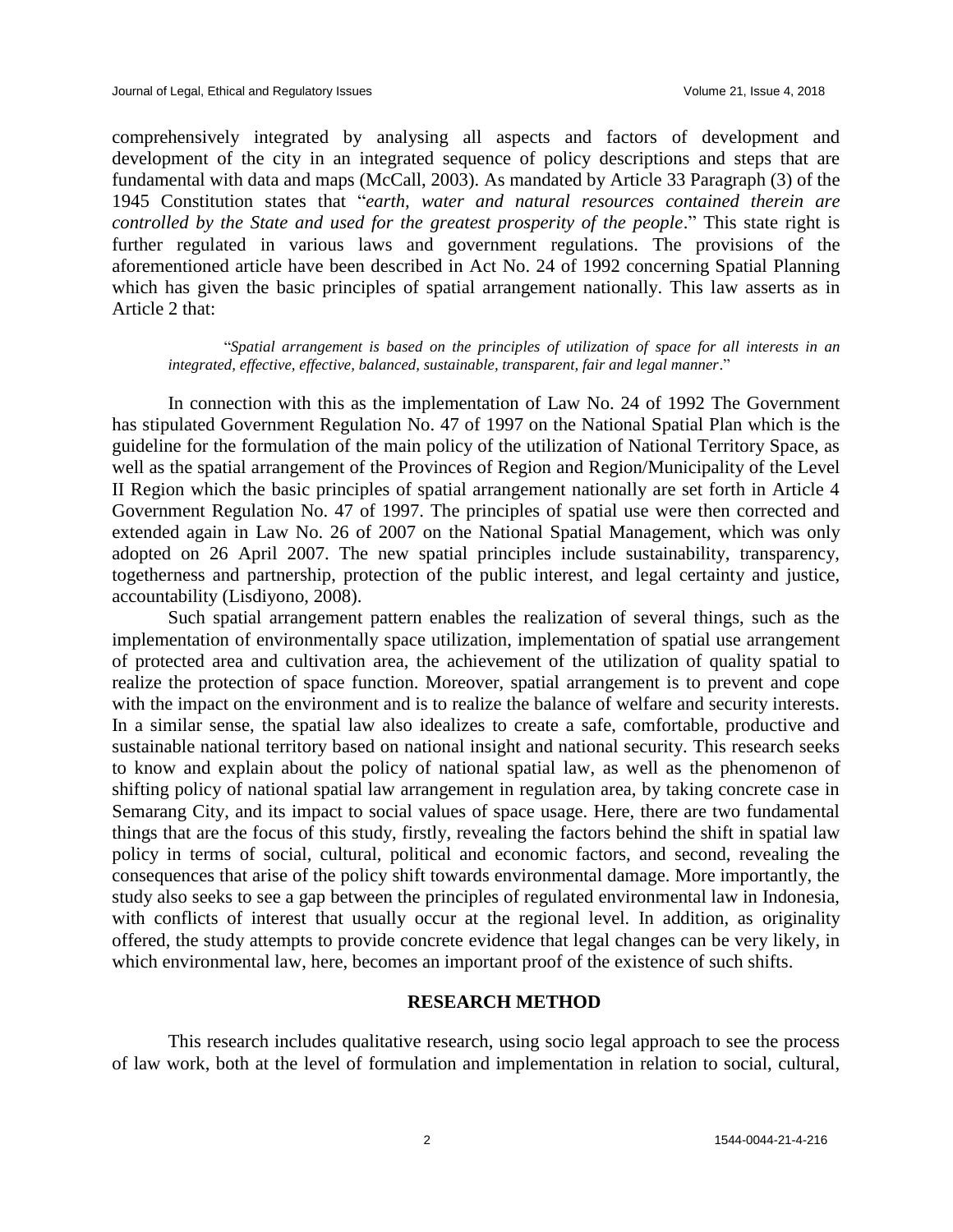economic and political dynamics. In short it can be argued that socio legal studies try to photograph law in the dynamics of social life in a broader context. Research does not depart from a theory but from social facts surrounding the process of legal work to be processed, analysed and interpreted to build a more ideal theoretical framework of spatial law. Determination of data sources, depending on the character of the data to be searched. In general, the data required includes primary and secondary data. Primary data sources are determined by purposive sampling, i.e. those who are considered to be most aware of the spatial law policy of Semarang city and the impact of deviation from the policy, among others members of legislative of city and province, and Semarang City government in the case of the related office consists of Development Planning Agency at Sub-National Level of City and Provincial, City Planning Office, City Planning and Spatial Office, and Law Department and Semarang City Law. Respondents who are expected to provide information on primary data are set as many as 20 people. While the secondary data source is the Bureau of Statistics as an institution or institution that stores, documents, and has document data recorded, either in the form of decisions, research results, or regulations related to the policy of spatial planning Semarang City. According to the data type and sources as mentioned earlier, there is several data collection techniques used in this study. First, study documents regarding the decisions and regulations concerning the spatial arrangement of the city. Second, the field observations to obtain data on the impact of deviation on spatial policies, while interviews and observations to informants to explore the primary data were also conducted, with the researchers themselves as the main research tool. The use of such data collection methods, researchers are directed to uncover complete information from all data sources.

## **Fundamentals of Spatial Planning in Indonesian Law**

The basic idea of spatial planning as Law No. 24 of 1992 which has been amended by Law No. 26 of 2007 on Spatial Management in Article 3 implies that "*in principle spatial planning is aimed to make: (1) realization of harmony between the natural environment and the artificial environment; (2) realization of integration in the use of natural resources and artificial resources with respect to human resources; (3) the realization of protection of spatial function and the prevention of negative impact to the environment due to space utilization*". Based on the provisions of the above article, the purpose of spatial planning is to regulate the relationship of various activities with spatial function in order to create quality space utilization. Meanwhile, protected area arrangements are forms of space utilization in protected areas such as conservation, rehabilitation, research, environmental tourism and others, so as to achieve optimal protected area layout and improve the function of protected areas. Regulation of the utilization of spatial area in the cultivation area such as mining exploitation, cultivation of forestry, cultivation of agriculture, and settlement, industry, tourism and other similar activities, so as to achieve the spatial of cultivated area. Thus, in the formation of spatial or spatial structure there must be harmony between biological and non-biological natural resources, so that arises the balance of space function (Budihardjo & Hardjohubojo, 1992). If the unstructured, unplanned, unused and untreated space use creates a negative image of the surrounding environment. The decline of environmental quality is one of them caused by the use of space that is not in accordance with environmental conditions and potential of the region.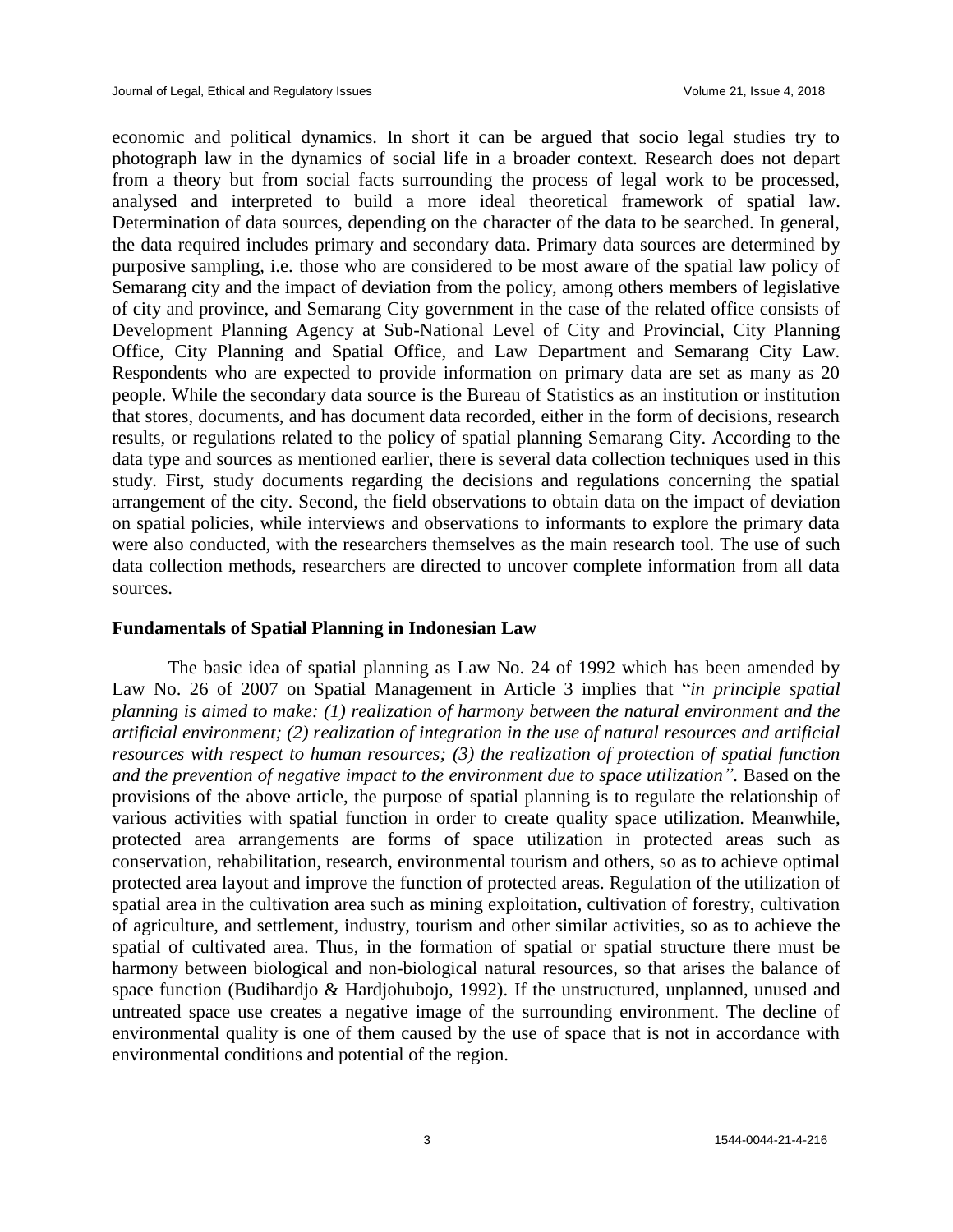It is important to firstly consider that the existence of natural resources is not evenly distributed, but varies; each space has a limited capacity to support the use of space on it. To anticipate this matter has been mandated in the Decree of the People's Consultative Assembly No. 9 of 2001 on Agrarian Reform and Natural Resource Management. There is philosophically stated that

## *"A fair, sustainable, and environmentally natural resources management should be done in a coordinated, integrated manner and accommodating the dynamics, aspirations and resolve conflict."*

Strictly speaking in article 4 of the Decree of the People's Consultative Assembly it is stated that natural resource management shall be carried out in accordance with the following principles. Moreover, the ideal is aimed at maintaining the integrity of the Unitary State of the Republic of Indonesia, giving respect and uphold human rights, respect the rule of law by accommodating diversity in legal unification, the welfare of the people, especially through improving the quality of Indonesian human resources. On broader sense, the spatial planning policy is regulated to go hand in hand and as one of the implementation process of developing democracy, legal compliance, transparency and optimization of people's participation as well as of achieving justice including gender equality in the control, ownership, use, utilization and maintenance of agrarian and natural resources. Spatial law and regulations are to maintain sustainability that can provide optimal benefits for both present and future generations, while taking into account the carrying capacity of the environment. Another important ideal in the social context of spatial policy is to implement social functions, sustainability, and ecological functions in accordance with local socio-cultural conditions. With the increasing integration and coordination among development sectors and regions in the implementation of agrarian reform and natural resource management, spatial policy is also directed to recognize, respect, and protect the rights of indigenous and tribal people's cultural diversity of agrarian resources/natural resources as well as to strive for a balance of rights and obligations of all levels of government (central, provincial, district/city and village or that is equivalent), communities and individuals. In addition, spatial policy is conducted as a basis for governmental system as a means to implement decentralization in the form of division of authority at national, provincial, district/city and village level or equivalent, related to the allocation and management of agrarian resources/natural resources.

## **Environmental Law Philosophy and the Conflict of Interest**

The determination of spatial policy is clearly not a simple matter. Modern law applied in Indonesia is highly pursued in harmony with the system of nationhood, customs and traditions of the nation (Ghofur & Susilo, 2017). As such, the ideal of national spatial arrangement is expected to be achieved through the embodiment of a harmony between the natural and artificial environments, cohesiveness in the use of natural resources and artificial resources with respect to human resources, and protection of spatial function and impact prevention negative to the environment due to space utilization. However, there will always emerge conflict of interest that will affect the determination of the spatial policy. The conflict between the need for environmental conservation and the demand for economic growth is through industrialization, community settlements and agricultural land interests. Conflict also occurs between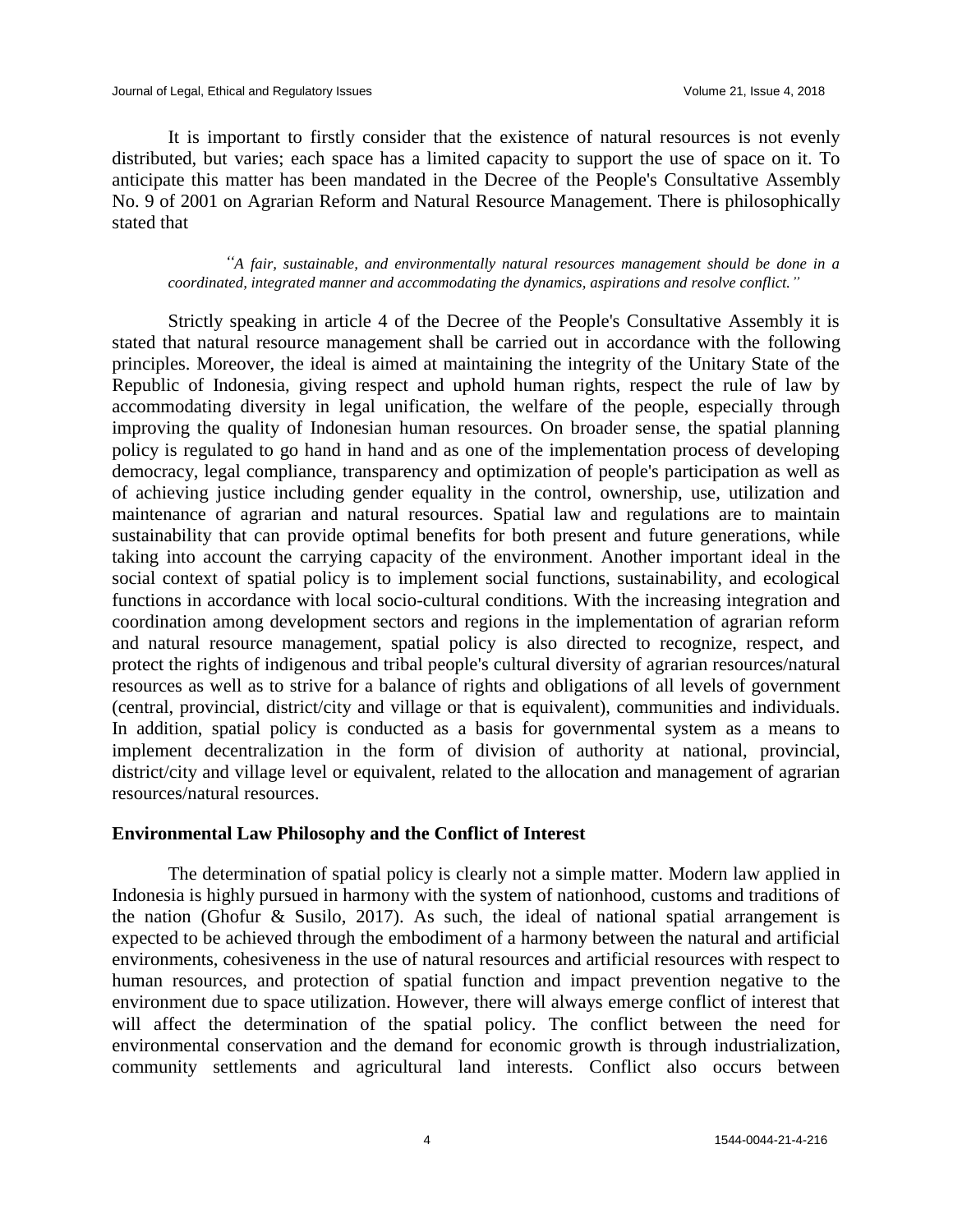economically weak groups of marginalized communities in urban areas with dominant economic forces requiring large areas for various businesses such as industry, real estate, mining, plantations and so on (Hudalah and Woltjer, 2007). Such circumstances then bring up spatial policy which is generally inconsistent with the spatial plan as a philosophy that has been established by Law No. 24 of 1992 and has been amended by Law No. 26 of 2007. According to Budihardjo (1997), spatial change occurs because of the strength of certain groups, the unity of a particular society, the social system, the position, the role and even the sacrifice of the values of interest in society. Hence, if the spatial policy is understood as something that is not neutral from various interests, then to find the philosophical basis of Spatial Planning No. 24 of 1992 which amended by Law No. 26 of 2007 there will be a substantial shift when translated into spatial planning policy, then used system theory framework from Talcott Parsons (1977) as the base of analysis. In accordance with the basic scheme of the theory, it is assumed that every social system always has four dimensions: interrelated cultural, social, political and economic. In line with this, it can be said that there are four factors that potentially affect the shift, i.e. value factor, norm factor, structure factor and economic factor. Value factor is related to the conception or understanding of something that is considered valuable and at the same time considered quite useful to be noticed and embodied in the real policy. The legal norm factor is related to the presence or absence of clear rules that can guide policy formulation. Clear rules can serve as rules of the game that unite the steps together intersubjectively. According to Palumbo, as cited in Blau et al. (1987), the unclear policy in the legislation is the main cause of the failure of its implementation. Therefore, in general weak formation order will result in weak implementation of the policy. Related to the issue of substance or rule of law Act No. 24 of 1992 which amended by Law No. 26 of 2007 concerning Spatial Planning, there are some important issue, such as whether changes to spatial planning rules are needed, whether the formulation of the rule is clear and explicit, whether there is no contradiction between the rules with each other, whether there are sanctions equivalent to the deed by either the policy maker or user, and whether the rules are still in line with existing social realities.

## **Some Basic Constrains in Spatial Utilization**

There are some basic challenges and constraint in effectively implementing spatial policy, such as structural, bureaucratic, legal, economic and political issues (Firman, 1997). First, structural factors related to institutions, elements of apparatus, facilities and infrastructure. Concerning the apparatus factor, it means talking about the human factor that makes the policy. Here the problem is to what extent the apparatus feels bound to the existing rules, to what extent the synchronization of assignments given to the apparatus so as to exercise its authority appropriately, to what extent is the capability, integrity and commitment of the apparatus, to what extent is the officer permitted discretion make decisions appropriately and contextually, and what kind of example should apparatus be shown to the community to be credible. According to Van Doorn as cited in Rahardjo (1986), there are several factors that work in an officer as a human being, namely personality factors, social origins, economic interests, political beliefs and outlook on life. Facilities and infrastructure factors, related to the availability of supporting resources that assist the policy-making process. There are a number of issues concerning the facilities and infrastructure, among others: are available facilities and infrastructure needed, whether the available facilities, equipment, finance, etc. are still adequate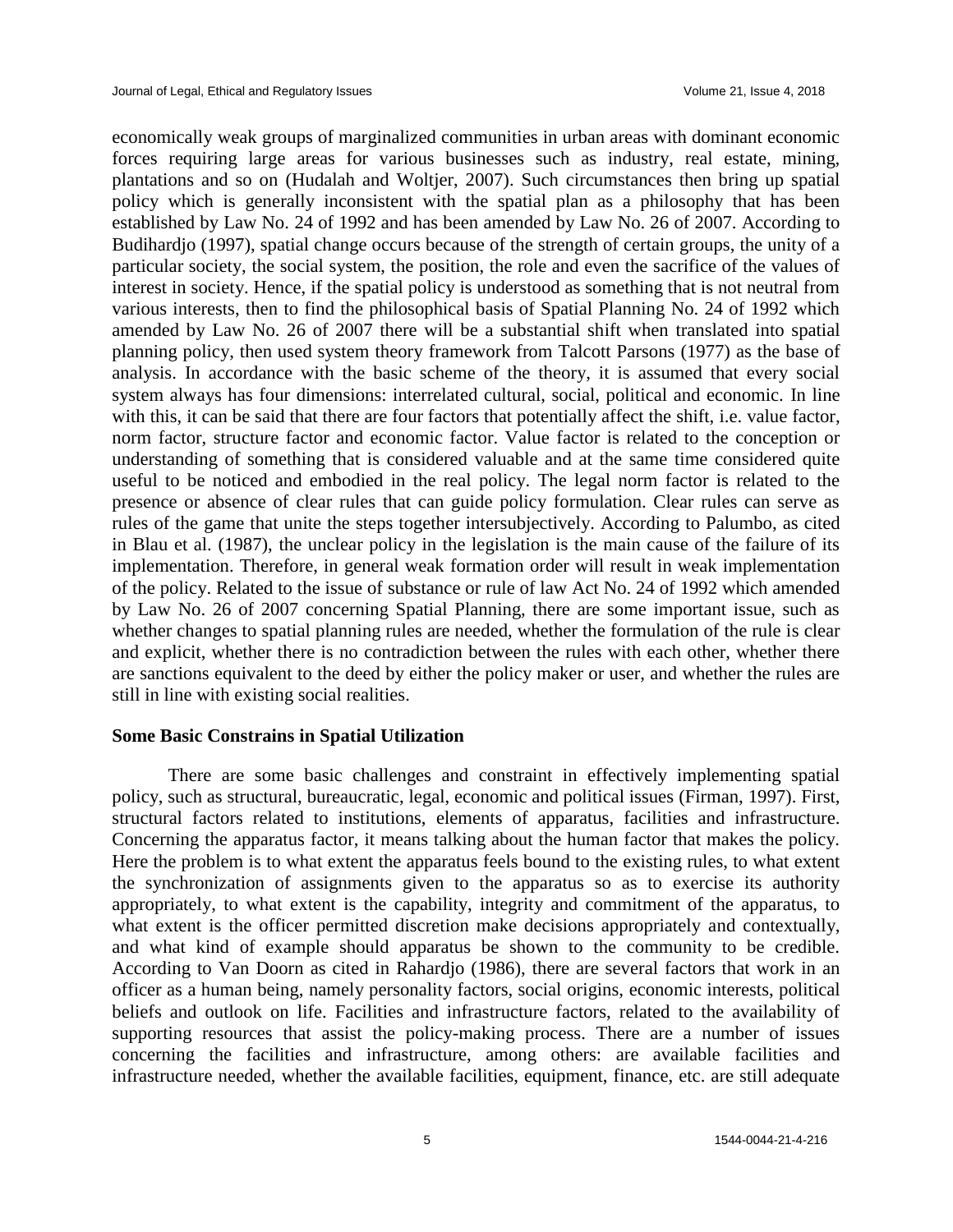and still usable whether the existing facilities have been used effectively, and what tools need to be held to support the policy-making process. Organizational and bureaucratic factors are linked to organizational and institutional pressures in the policy-making process. The institution or organization usually has its own estimates of what is normal in relation to its workload (Friedman, 1966). Decision-making institutions as a modern institution, bureaucratically arranged, certainly do not escape from the rational-economic considerations, which seek to obtain things that benefit their own organizations, and try to suppress the maximum burden that suppresses the organization. This phenomenon can be seen as a logical consequence of the logic of a bureaucracy or organization, namely an obsession with administrative efficiency improvements, speed, accuracy, indecision, subtraction, shifting and material and personnel costs. All these efficiencies aim to optimize bureaucratic administration strictly.

Moreover, the economic factors associated with the offer of material benefits will be obtained from a policy, there is always open the possibility of cost and benefit considerations behind the formulation of a policy (Lisdiyono & Suatmiati, 2017). According to the rational choice theory (Coleman & Fararo, 1992), humans are essentially active organisms that take into account ways of acting that enable them to maximize profits and minimize losses. This is the essence of Homans (1934) thinking, that social behaviour is nothing but an exchange between two parties, both visible and hidden, and more or less manifested in the expenditure of cost and acceptance of rewards. The view of this theory suggests that every individual when faced with an offer from the outside, then basically he is always motivated by the calculation to gain profit and try to avoid losses. For Homans (1934), the goal of human action is economic to increase profits. All social phenomena, including force that compels, stratification, authority and other differences can be analysed as a form of exchange (Johnson, 1981). Consideration of profit and loss as the basis of a person's behaviour is something that is general. That is, everyone's behaviour always contains consideration of profit-loss in making decisions. Such considerations are analogous to the type of action aimed at according to Habermas (1984), stating that actions based on objective rationality tend to prioritize efficiency and yield of results at the lowest possible cost, regardless of normative values. The action is something that is typical of Max Weber's rationality. In this framework we can better understand the thesis put forward by Hovland et al. (1953) which states that

#### *"Social behaviour can be understood through a response stimulus analysis."*

A given stimulus can affect a person's attitude or behaviour, depending on the quality of the stimulus communicated to it.

#### **The Gap between the Ideals and the Implementation**

The reduced environmental quality can also occur if the utilization of space and of existing natural resources exceeds environmental capacity, including the occurrence of the transfer of space functions. Furthermore, the gap between the ideals and the implementation should take a concrete form as an example, which in this case takes Semarang City in Central Java. The gap of such spatial functions is also occurring in the development of Semarang City, where the areas that should be conserved are converted to the development of industrial areas, trade, settlements and others. In particular the dynamics of the development of the city of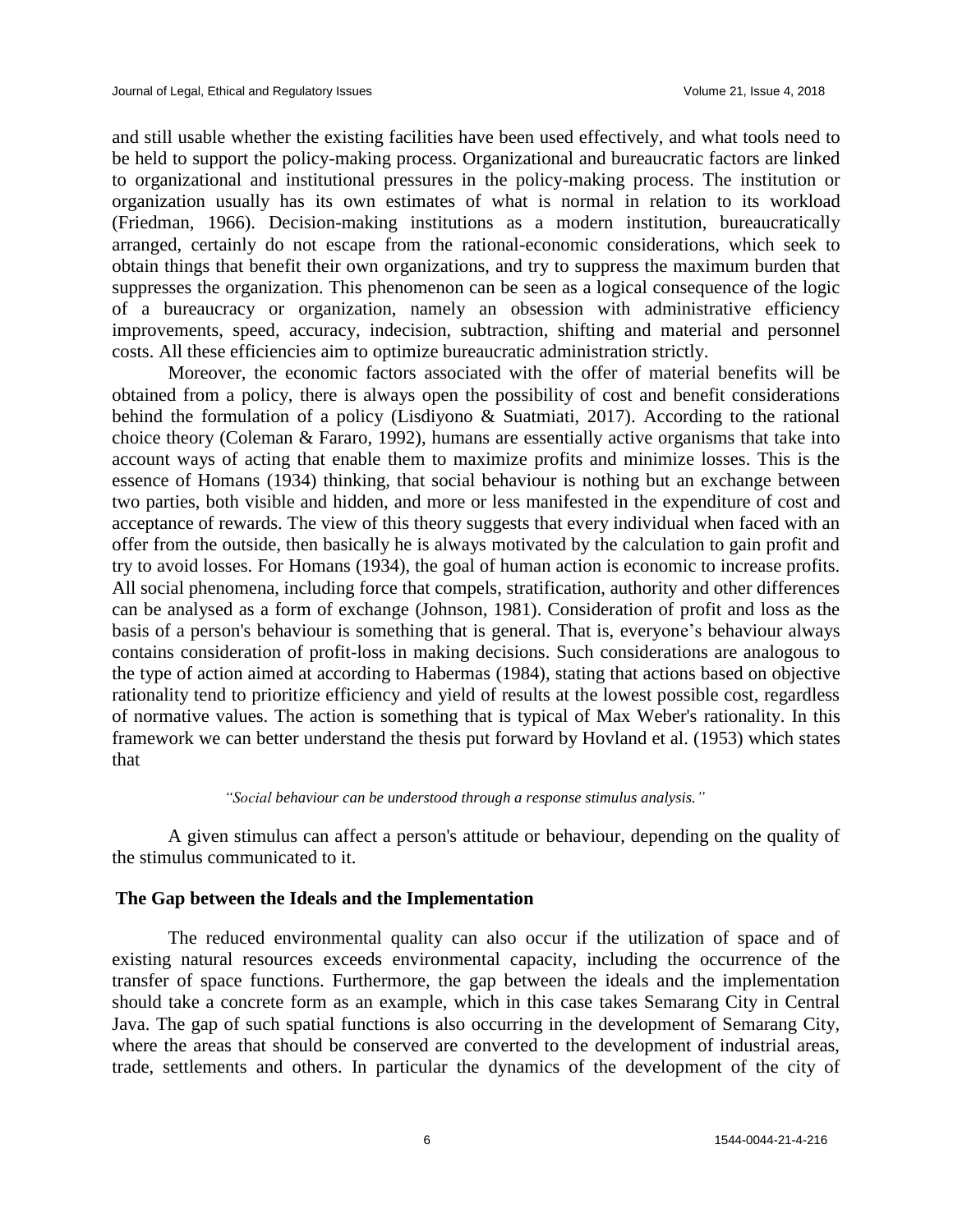Semarang can be observed from the Dutch era based on the "*Stadvormings Ordonantie (SVO)"* 168/1948 and "*Stadvormings Verorderings (SVV)"* 40/1949, Ministerial Circular Letter on the Preparation of City Plans and Presidential Instruction No. 1 of 1976 on City Development. Furthermore, Semarang city spatial law policy is regulated in Regional Regulation Number 5 of 1981 about Semarang City Plan from 1975 until 2000 that has changed with Local Regulation No. 02 of 1990. Changes made with the new law, especially concerning the concept of City Master Plan which should be read as the concept of City General Spatial Plan. In Article 1 letter A, Government Regulation No. 02 of 1990, it not only sees urban development as a stand-alone activity, but also is more conceptualized as a plan integrated with analysing all aspects and factors of development of the city in an integrated series of policy descriptions and steps that are fundamental with data as well as maps of space usage. If the concept of City Plan is more partial and limited, then the concept of urban development that refers to City General Spatial Plan is more emphasized that the city development plan should be seen as part of overall spatial planning activities (earth, water and space) to optimize sustainability, balance and harmony of the environment for the prosperity of society. Thus, General Spatial Plan includes urban space utilization plans, main urban service level plan plans, major transportation system plans, municipal utility network system plans, raw water mapping plans, indications of municipal service units and development management plans.

Starting from the concept of urban development with various considerations, then Government Regulation of Semarang City No. 02 of 1990 set four development area of Semarang city space with their respective purposes as follows. Area I covers most of the old Semarang municipality and parts of Genuk sub-district as the centre of Semarang City. Area II covers part of Tugu Sub district and part of Genuk District as industrial estate. Area III covers part of Semarang Municipality (the area around Alastuwo, Kedungmundu, Banyumanik and some Tugu subdistricts) as a service and settlement development area, while area IV development area covers Gunungpati sub-district of Mijen sub-district and Tugu sub-district as open space for agriculture, plantation and livestock. Further developments indicating that part of Region IV-particularly the Mijen sub-district-which was originally designated as an open space for agrarian activities to convert to an agrarian and sub-urban urban area as secondary extension through Local Regulation No. 2 of 1990, will be increasingly concentrated for human settlements. Similarly, in the further development, the Regional Regulation No. 2 of 1990 and the Regional Regulation No. 1 to 10 of 2004 have mapped the area of Semarang City to ten municipal sections, which have consequences for changes in land or urban space functions. The section that is directed to settlements, trade and services, offices, specific cultural interest is located in section I in central, eastern and southern Semarang. Section II including Candisari and Gajahmungkur is regulated as settlements, trade and services, offices, colleges, sports and recreation. Section III located in West and North Semarang is as transportation, warehousing, recreation areas, settlements, trade and services, offices. Section IV is for industry, transportation, aquaculture, settlement. Section V in Pedurungan and Gayamsari and section VI in Tembalang is directed as settlements, trade and services, universities, industry, transportation. Banyumanik included in section VII is as settlements, offices, trade and services, special areas of the military, conservation, transportation. Section VIII in Gunungpati as agricultural conservation, college, tourism/recreation, settlement, trade and services. While two others, section IX in Mijen is as agriculture, settlement, conservation, tourism/recreation, trade and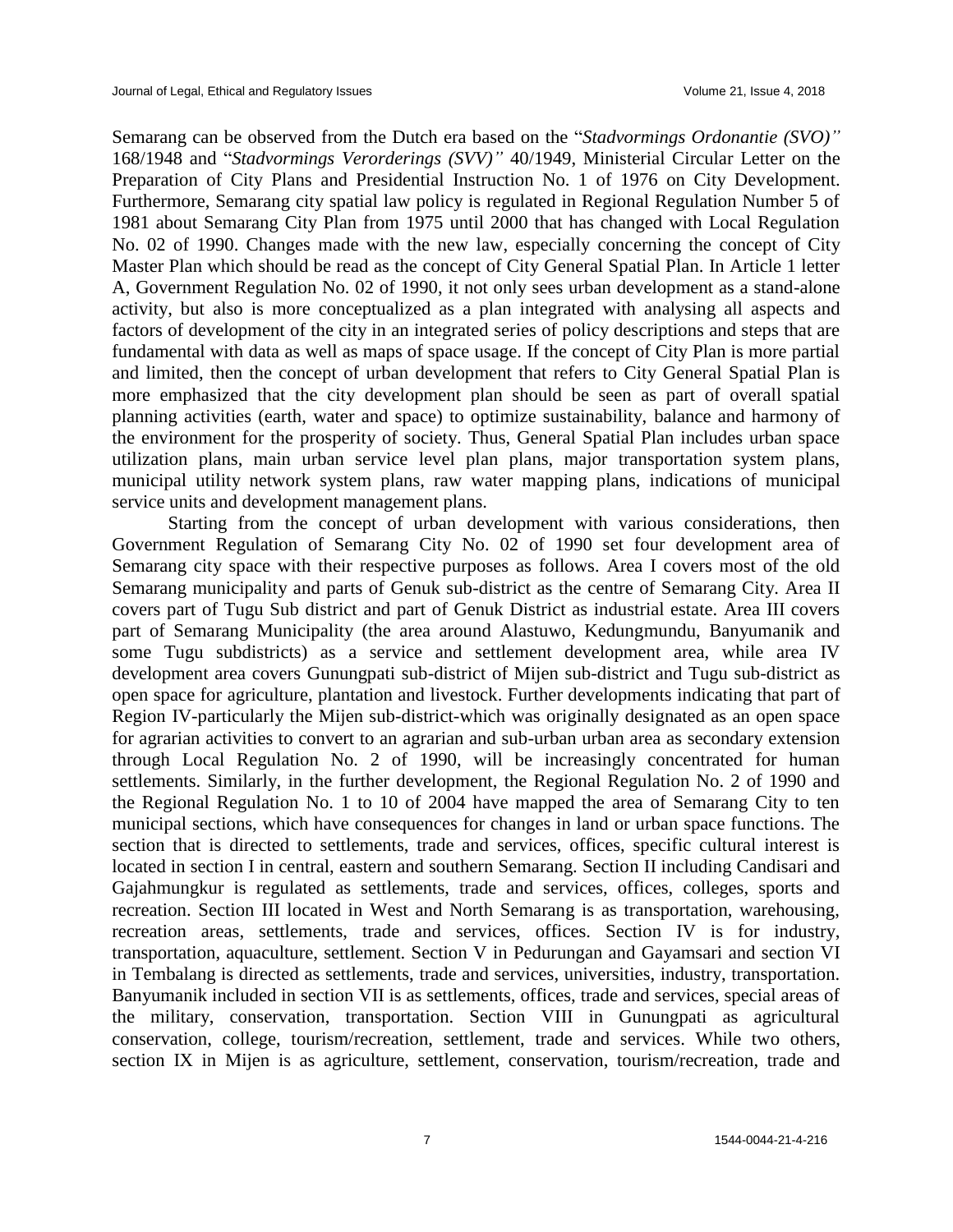services, education, industry and techno park and section X in Ngaliyan and Tugu is directed for industries, settlements, trade and services, ponds, recreation and warehousing.

Viewed the provisions of the spatial law of the city of Semarang that should apply until 2010, but in the development of Semarang city spatial plan has been revised again for the next 20 years during the period of 2010 to 2030. Revision of local regulation was done to adjust to the development of the city forward and then practically will result in changes in space function. Changes in urban space function, according to Hadi (2011), have caused the absorption of water to be reduced so that water easily runs downstream. Unlike Hadi (2011), Division Head Marketing and Business Development PT. Karyadeka Alam Lestari actually argues that the change of designation of Mijen sub-district from plantation land to industrial estate and housing is an inevitable step, and it is possible because based on map of water conservation zone of Mijen region is in blue zone which is not the main catchment area in Semarang. Furthermore, Hadi (2011) pointed out that historically such deviations of urban space use have occurred since the 1980s. Through the Urban Spatial Detail Plan 1995-2000 Semarang City Government approved these changes through Local Regulation No. 2 of 1990. The Mijen region, for example, in the 1980s was designated an agrarian area, but the area has been transformed into an area settlement, conservation, tourism/recreation, trade and services, education, industry and Techno Park.

The change of function of the space was only legalized in 1990 with Law No. 2 of 1990, and then further strengthened by Local Regulation No. 2 of 1999. The deviation has been done and just followed by the change of local regulation to be legalized, omen there has been a shift in the substance of urban spatial policy. Spatial shifts are also sometimes done to accommodate the willingness of the outside, especially from the owners of capital to influence the direction of urban spatial policy. Semarang City spatial policy shift also occurred with the development of area on the north coast with the issuance of Decree of Mayor of Semarang No. 590/2004 dated August 31, 2004 on Approval of Land Use and Implementation of Reclamation in Marina Beach Area. On the basis of the Decree of the Mayor, a company of PT. IPU has been legalized to carry out the planned reclamation of the Marina Beach area of 200 hectares in Tambakharjo Urban Village, West Semarang Sub-district which should be conserved. The reclamation of Marina Beach has caused controversy, because it is estimated not to be done through an adequate environmental assessment so that it will have an adverse impact on society. The results of Sasongko's (2005) observations show that the impact of the reclamation will threaten the ponds around the north coast, residential areas such as Griya Padma Housing, Ahmad Yani International Airport, and recreation area located in the north-east of Semarang. The development of Semarang city layout in the period of 1990-2000, especially in the area of the green line has been a real shift policy by the Semarang City Government by ruislag the golf course at the Temple area known Semarang golf centre (SGC) built by the Dutch around 1926 The golf course, which was first built by the Dutch Government with historical value, has changed its function with the change of the 1995-2000 Urban Layout Plan, despite getting protests from various parties ranging from the community around the field and environmental experts eventually remain in turn function to be a luxury residential location. Changes in the function of urban space also occur in the area of Genuk which is still included in the area of Demak Regency designated as a residential area and ponds. However, when the Genuk area entered the Semarang City area in 1976, the area switched to an industrial estate in 1984. As a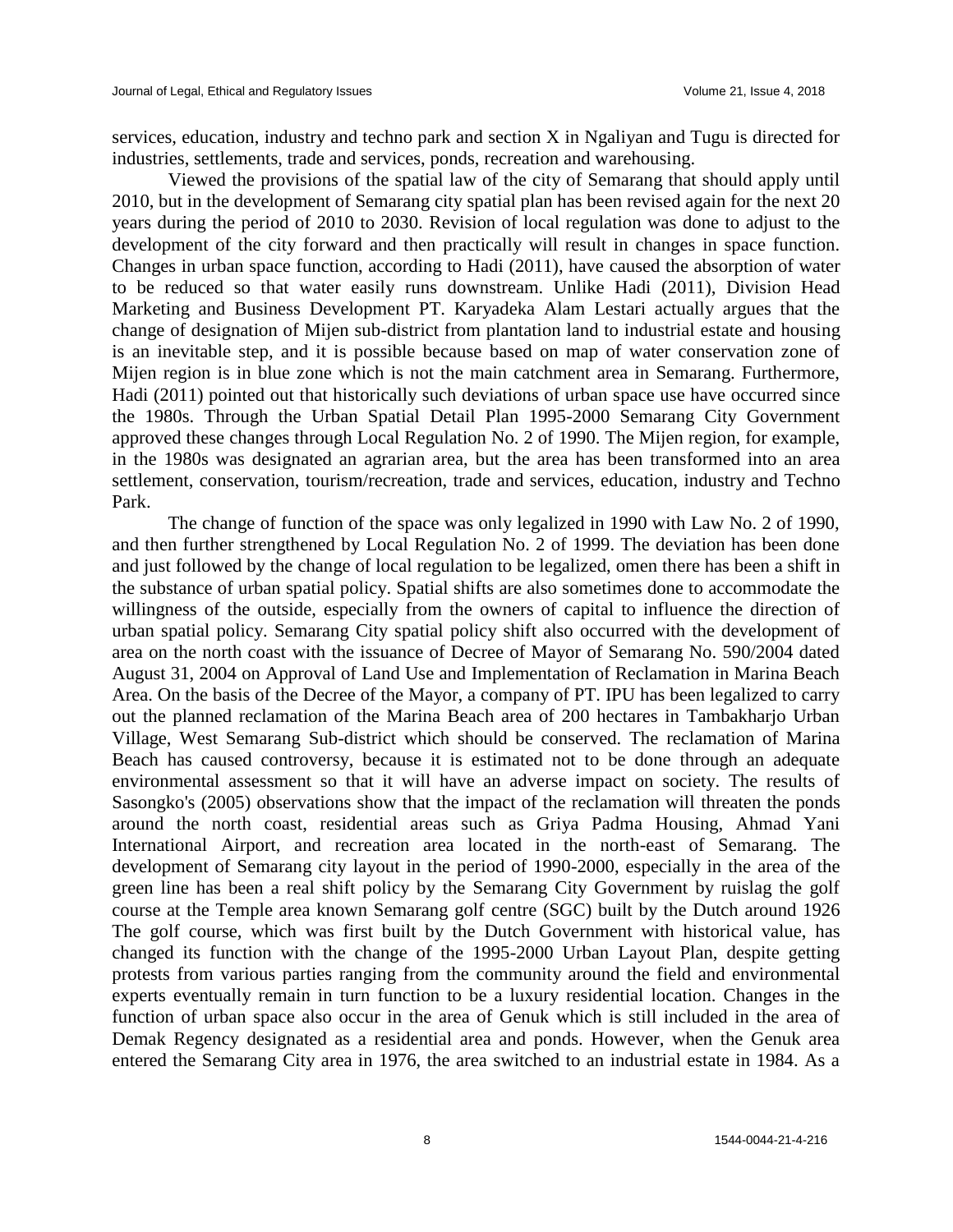logical consequence of the establishment of the Genuk area as an industrial zone, the educational facilities built in the area such as the University of Sultan Agung Campus become very irrelevant or contrary to the spatial policy of Semarang City. Moreover, industrial development in the area is very fast when compared to other industrial zones such as Tugu and Plamongansari, so it seems it is no longer possible to do educational activities. Aware of such conditions, the education manager wishes to meruislag and relocate elsewhere, but the newly selected location is not approved by the government because it is included in the buffer zone. Utilization of urban space that is not appropriate allocation, will have an impact on the efficiency factor, and on the other side may cause a conflict of interest because each occupant seeks to optimize their respective interests. Therefore, the city spatial plan is expected to prevent the symptoms so that space used by the community can be more efficient and in accordance with the common interest as a whole (Heurunan, 1999).

#### **CONCLUSION**

From the above analysis, it can be concluded that the legalization of the Law on Spatial Planning philosophically seeks to improve the realization of harmony between the natural environment and the artificial environment, the integration of the natural resources and artificial resources with respect to human resources, and the realization of protection of spatial function and the prevention of negative effects of spatial utilization. Basically, before these spatial regulations are enacted at a more specific and lower administrative level, such as a province or district, some structural obstacles and challenges are faced. However, the barrier form becomes more apparent once the spatial regulations are implemented at the local level. Some forms of conflict, such as business interests, industry, housing, and real estate are usually some of the main obstacles in spatial implementation, beyond structural, organizational, bureaucratic, legal and political issues. As a result, the rules within the national scope and its philosophical ideal become quite neglected. In this context, regional development in Semarang City can be an evidence of a gap between the Law's idealism and local implementation.

#### **REFERENCES**

- Blau, P.M., Meyer, M.W., & Jusof, G.R. (1987). *Bureaucracy in modern society*. Jakarta: University of Indonesia Press.
- Budihardjo, E. (1997). *Urban spatial planning*. Bandung: Alumni.
- Budihardjo, E., & Hardjohubojo, S. (1992). *Environmentally friendly city*. Bandung: Alumni.
- Cohen, B. (2006). Urbanization in developing countries: Current trends, future projections and key challenges for sustainability. *Technology in society*, *28*(1-2), 63-80.
- Coleman, J.S., & Fararo, T.J. (1992*). Rational choice theory*. New York: Sage.
- Firman, T. (1997). Land conversion and urban development in the northern region of West Java. *Urban Studies*, *34*(7), 1027-1046.
- Friedman, L.M. (1966). Legal rules and the process of social change. *Stanford Law Review, 19*(4), 786.
- Ghofur, A., & Susilo, S. (2017). Maslaha as the philosophical, political and legal basis on the Islamic banking legislation in Indonesia. *Global Journal Al Thaqafah, 7*(1), 7-17.
- Habermas, J. (1984). *The theory of communicative action, reason and the rationalitzation of society*. Boston: Beacon Press.
- Hadi, S.P. (2011). *Environmental dimensions of development planning.* Yogyakarta: Gadjah Mada Uiversity Press.

Heurunan, H. (1999). Spatial structuring in the era of extended area autonomy. *Spatial Bulletin, 1*(3), 75-87.

Homans, G.C. (1934). *Individual and society*. Chicago: University of Chicago Press.